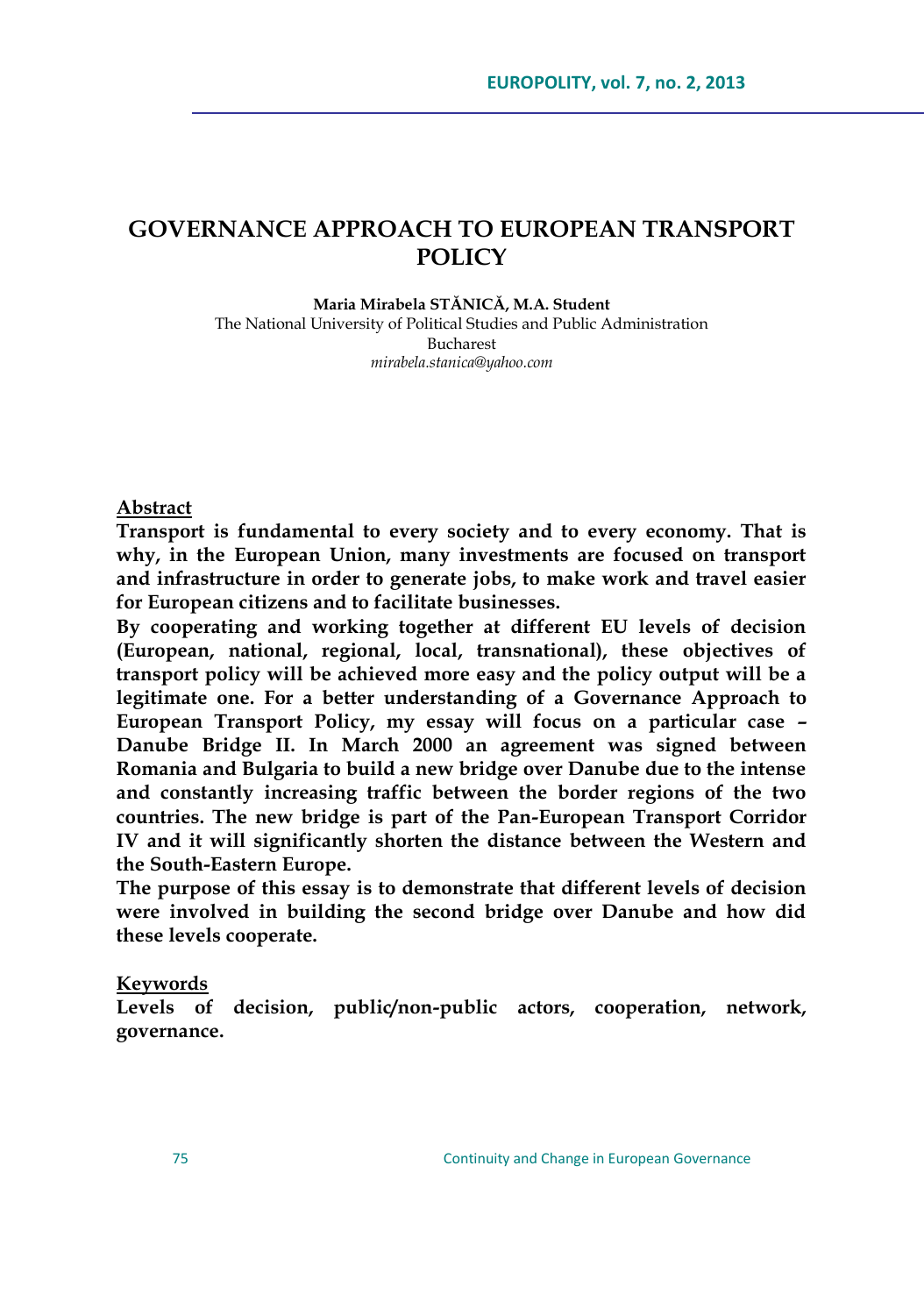## **1. INTRODUCTION**

Europe and Europeans are linked through networks of transport, energy and telecommunications. Although these networks are dense, they are not complete yet. That is why European Union needs investments in these areas in order to grow, to generate jobs and to facilitate work and travel for European citizens and for businesses (http://europa.eu/pol/trans/index\_ro.htm).

European Transport Policy is one of the E.U. first common policies, created in 1957 by the Treaty of Rome. It played and continues to play a significant role in the functioning of the European Union and of the Single Market by guaranteeing the free movement of goods and persons. In the 1990s, a series of Pan-European Transportation Conferences were held in order to identify the needs of the Eastern European countries and their poor infrastructure system. Ten Pan-European Transport Corridors were set during this decade as the main transportation arteries to connect Western and Eastern Europe.

Romania is part of three Pan-European Corridors: IV (Berlin-Istanbul), IX (Helsinki-Alexandropoulos) and VII – The Danube River Corridor. The Danube Bridge II represents the southern part of the Pan-European Transport Corridor IV. The new bridge will significantly shorten the distance between the Western and the South-Eastern Europe and that is why European Union finances, through the ISPA Programme<sup>1</sup>, the project managed by the two riverside countries, Romania and Bulgaria. Because of the intense and constantly increasing traffic between the border regions of these countries, an agreement was signed in March 2000 to build a second bridge over Danube that will be added to the only bridge linking the two countries on a 400 km border.

The role of this bridge is significantly important both for the European Union and for the two countries. The main purpose of the new bridge is to facilitate both road and rail transport on the southern part of Pan-European Transport Corridor IV and to link South-Eastern transport arteries to the main European transport corridors. Therefore, European Union interest in creating this bridge

<sup>&</sup>lt;sup>1</sup> ISPA is an Instrument for Structural Policies for Pre-Accession that, along with PHARE and SAPARD, helps candidate states in their accession process. ISPA finances transport infrastructure and environmental projects.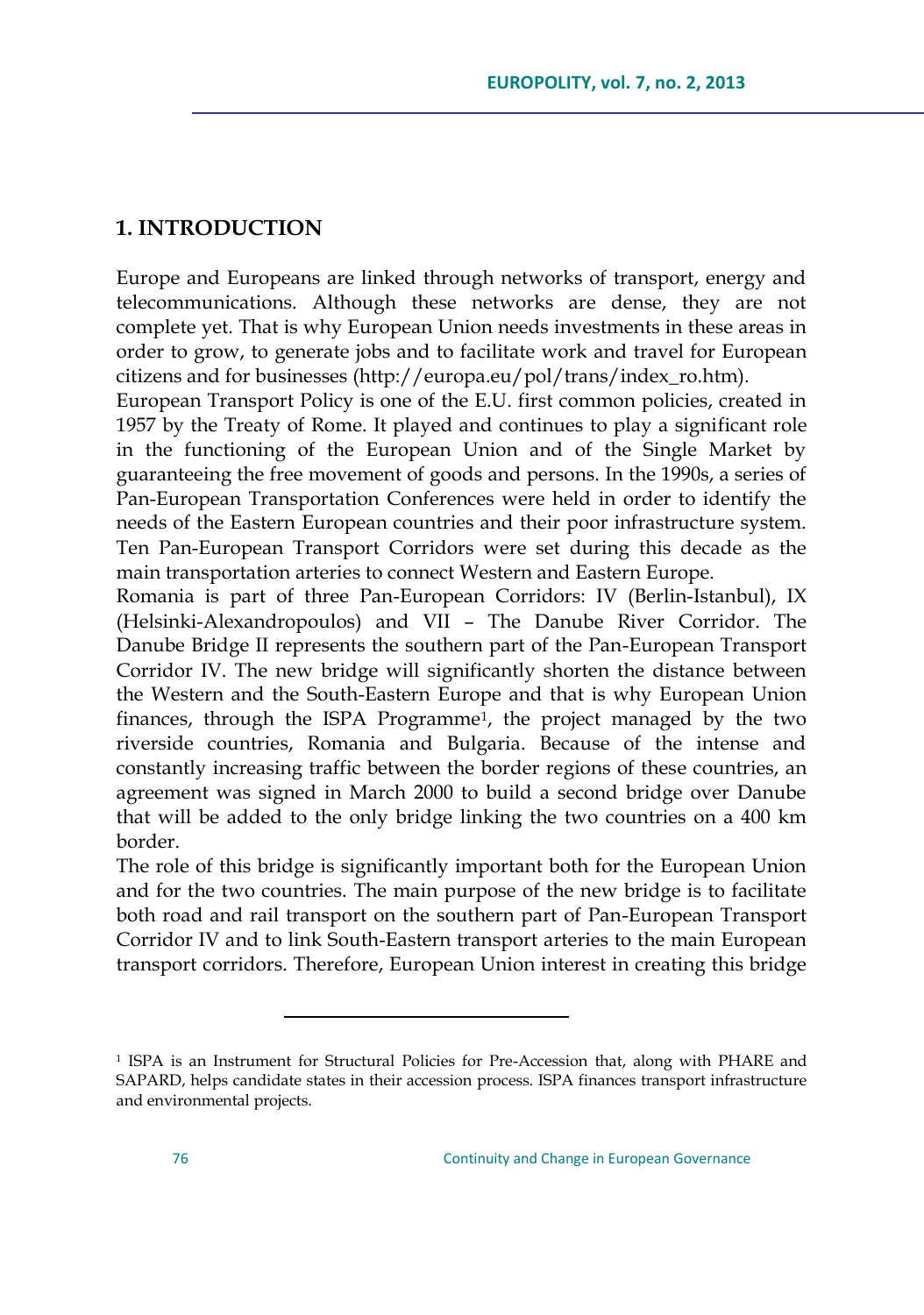is obvious, but the regional role of Danube Bridge II can not be ignored. It will connect south-west Romania to north-west Bulgaria through a fast and modern link, bringing an improvement to the transport service quality as a whole. It will also facilitate Romanian and Bulgarian local business access to EU international markets, it will raise investments and living standard in this region and it will increase the competitiveness of Bulgarian and Romanian economy.

The impact of the Vidin-Calafat Bridge construction on the regional development was experienced even during the construction works because over 980 job positions were generated for the period [\(http://www.danubebridge2.com/historyeng.php\)](http://www.danubebridge2.com/historyeng.php). Besides these aspects, the Danube Bridge will also stimulate the tourism in the Danube region by facilitating access to the region. The project has a social effect as well, by reestablishing cultural and traditional relations between Romanian and Bulgarian regions and towns.

My analysis on European Transport Policy will focus on this particular case because of its importance and implications, but also because it provides a relevant case study for European Governance.

# **2. ARE THERE GOVERNANCE ELEMENTS IN EUROPEAN TRANSPORT POLICY?**

Do governance elements apply to European transport policy and can we find these elements in the project of Danube Bridge II? These are the main two questions my essay will try to answer. By finding the definition of each governance element, I will try to apply it to the European transport policy and to the particular case of building the second bridge over Danube.

In doing so, some governance elements will find their appliance in this policy and some of them not. Governance studies have demonstrated that there are situations when not all, but only some governance elements apply to a specific case or to a specific phase in the policy-making process. Therefore, only a thorough analysis of the policy can provide enough references to demonstrate which of the multi-level governance and network governance elements are applicable to the given policy and which are not.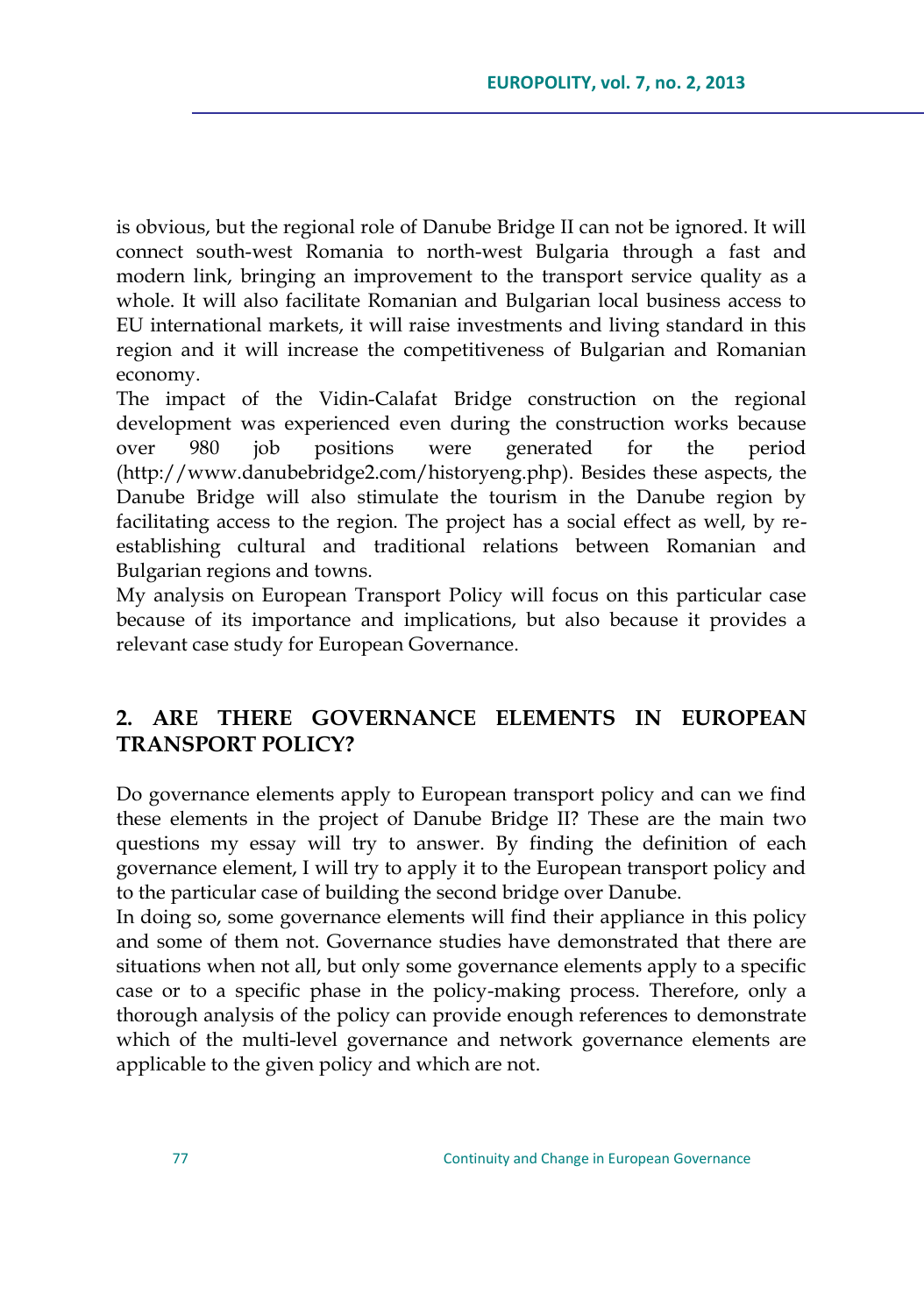This is what my essay aims to do. To find those governance elements that can be applied to the European transport policy and to analyse them in order to prove that a governance approach to this policy is relevant.

# **3. GOVERNANCE AS THEORETICAL FRAMEWORK**

In policy practice and studies, the term  $\mu$ governance" is largely used but at the same time is one of the least well understood concepts. Despite the large number of studies regarding governance and European governance in particular, the term does not have a unique and widely accepted definition yet. Each author has its own definition of European governance and this is maybe the reason why European citizens find it hard to visualize the importance of European governance.

From the considerable amount of governance definitions, Chhotray and Stoker"s definition is the most concrete and easy-to-understand one. In the book *Governance Theory and Practice. A Cross-Disciplinary Approach*, they refer to governance as it follows: "Governance is about the rules of collective decisionmaking in settings where there are a plurality of actors or organisations and where no formal control system can dictate the terms of the relationship between these actors and organisations" (Chhotray and Stoker 2009, p. 3).

Facing new problems in European Union, such as the increasingly distrust and lack of confidence of European citizens in poorly understood system and institutions, European Commission sought to reform the European Governance. *The White Paper on European Governance* refers to the way European Union uses the powers given by its citizens and tries to reform it. European Commission proposed, through this White Paper, a more opened policy-making process so that people and organisations get more involved in shaping the E.U. policy, accountability and responsibility for all actors involved. *The White Paper on European Governance* also provides a definition of governance: "Governance means rules, processes and behaviour that affect the way in which powers are exercised at European level, particularly as regards openness, participation, accountability, effectiveness and coherence" (European Commission 2001, p. 8).

In my opinion, this is a vague definition that does not imply all governance elements. The document was also criticised by the European institutions, by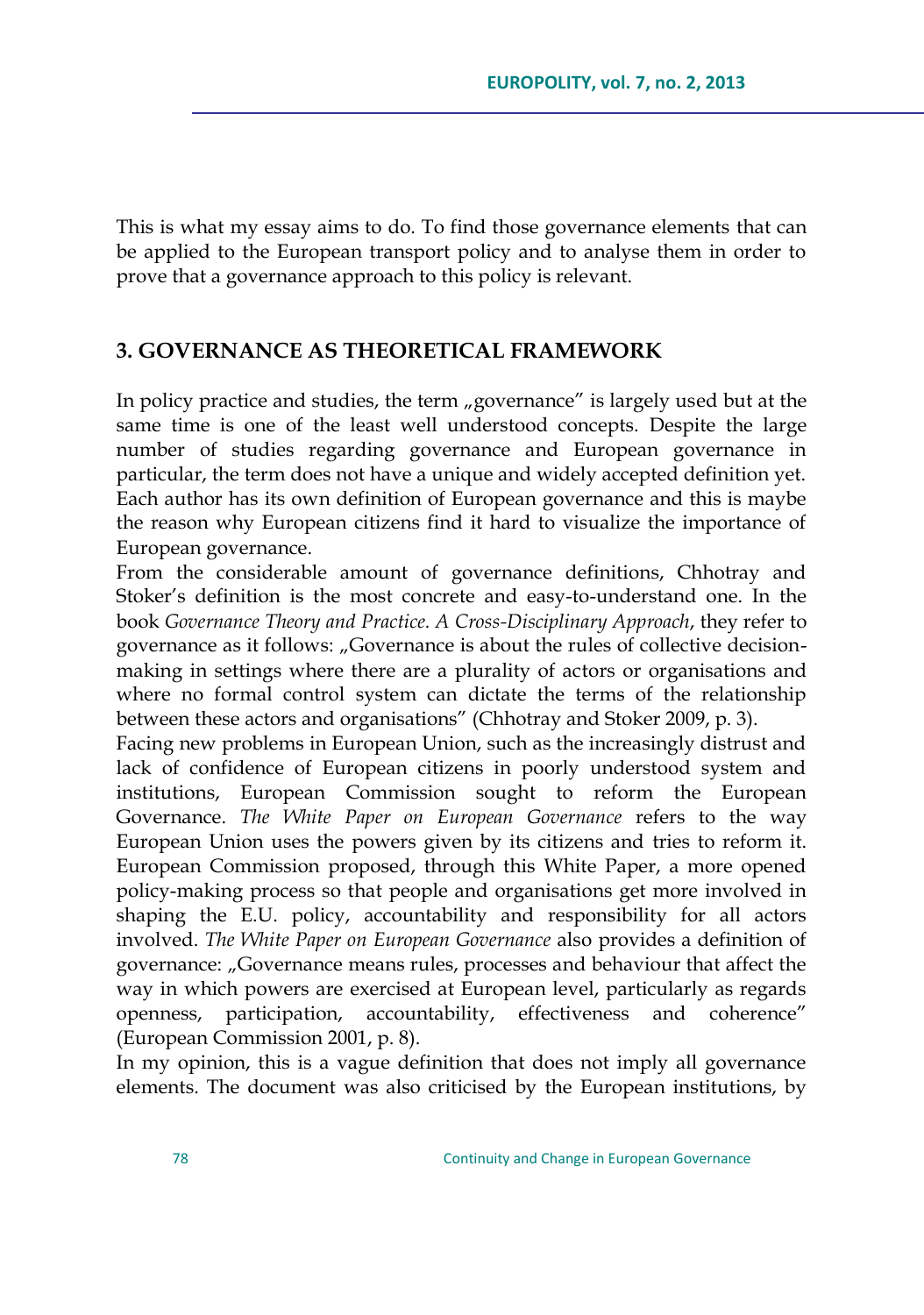European Parliament in particular, because its position was not specified. Other institutions, like European Union Council, simply ignored the White Paper, the only official EU document about governance.

That is why in this essay, when referring to governance, I have in mind the definition of Chhotray and Stoker presented above.

#### **3.1. Basic concepts**

In their definition of governance, Chhotray and Stoker outlined four important aspects of European governance: collective decision-making, plurality of actors and organisations, the absence of a formal control system and the relationship between actors.

*Collective decision-making* means multiplying the decision levels. There is no longer a single decision level that dominates the subordinate levels, but multiple levels that cooperate so that actors involved in the policy-making process can achieve a collective decision in order to respond to the needs of the citizens. In the European Union, the levels involved in the decision-making process are: supranational level (EU institutions), national level (national governments through specific ministries), subnational level (regional or local authorities) and the transnational level, usually involving different types of actors (public – non-public) that cooperate across borders.

*Plurality of actors and organisations* refers to the fact that governance includes several actors, both public and non-public, in the decision-making process. There is no longer only one actor to decide what is best for the citizens and to implement policies. This actors work collectively, in their own different ways, in order to achieve a collective decision and to implement those policies that best respond to citizens' needs.

*The absence of a formal control system* does not refer to the lack of power. Power still exists but is no longer centralised, it is now divided between different actors involved in decision-making process. The state remains the principal and the most important actor, but it is no longer the only one and its role is diminished to only coordinate the process.

*The relationship between actors* has changed as well, meaning that it is no longer a hierarchical relation. The actors cooperate now and there is no central power to dictate the terms of this relation, the power being dispersed between the actors.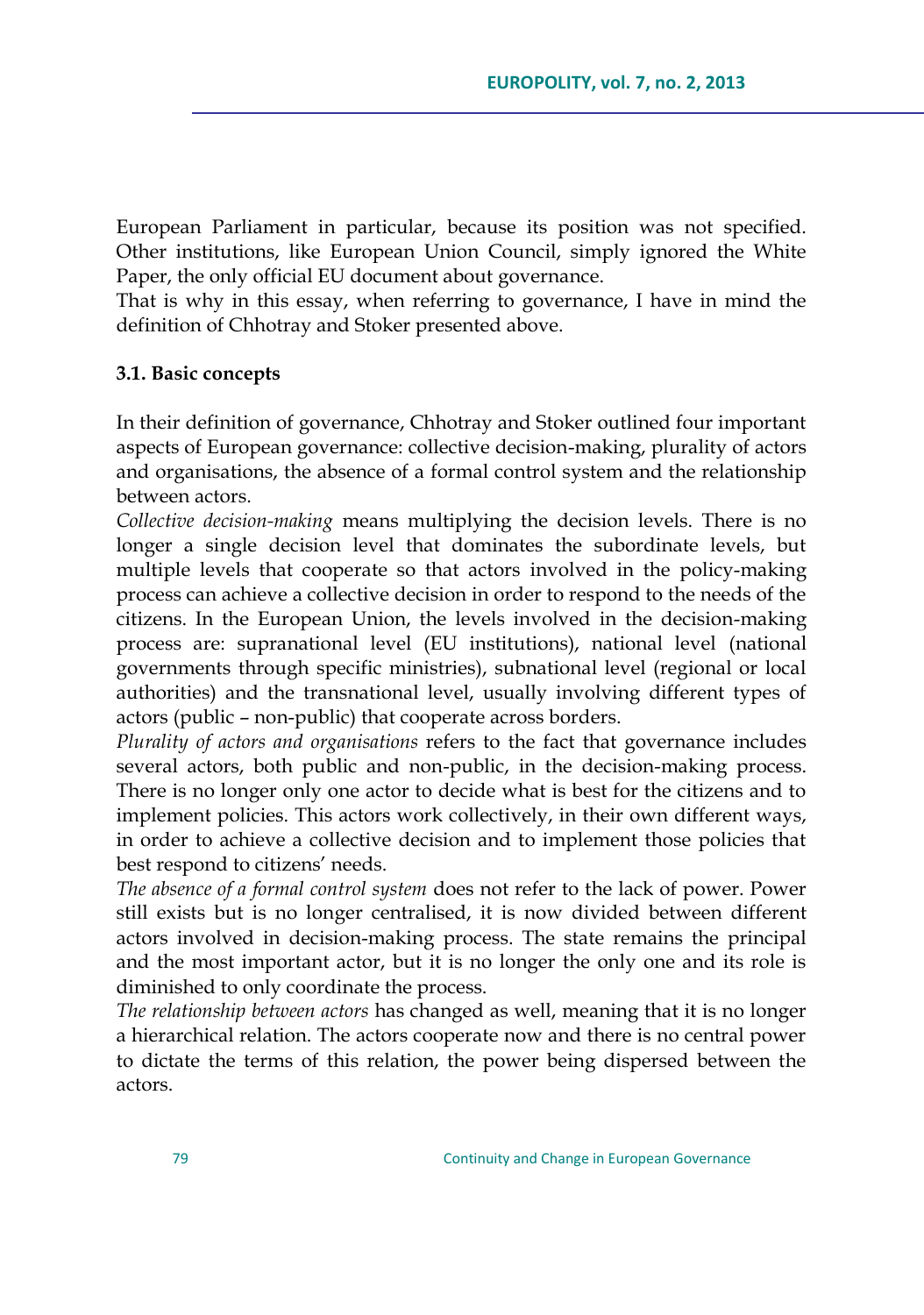### **3.2. Multi-level Governance**

The phrase "multi-level governance" was first used by Gary Marks in 1992 referring to the developments in EU structural policy after its great reform in 1988 when governments accepted the Commission"s proposal that funds must be administrated through partnership between representatives of national, regional or local and supranational actors. From studying this situation, Gary Marks developed the concept of multi-level governance (Bache and Flinders 2004, p. 3). In 1992, Marks defined multi-level governance as "a system of continuous negotiation among nested governments at several territorial tiers´ (Marks 1992, p. 392).

A definition that best describes multi-level governance and that includes all its elements is Schmitter"s definition which states that: "Multi-level Governance can be defined as an arrangement for making binding decisions that engages a multiplicity of politically independent but otherwise interdependent actors – private and public – at different levels of territorial aggregation in more-or-less continuous negotiation/deliberation/implementation, and that does not assign exclusive policy competence or assert a stable hierarchy of political authority to any of these levels" (Schmitter 2004, p. 49).

#### **3.3. Network Governance**

Network governance is present in the domestic affairs of highly industrialized states for a long time; many authors consider network governance as a significant solution to a whole variety of problems relating to governance within and beyond the nation-state (Börzel and Panke 2007, p. 153).

Governance networks can be defined as: "1. a relatively stable horizontal articulation of interdependent, but operationally autonomous actors; 2. who interact through negotiations; 3. which take place within a regulative, normative, cognitive and imaginary framework; 4. that is self-regulating within limits set by external agencies; and 5. which contributes to the production of public purpose" (Sørensen and Torfing 2007, p. 9).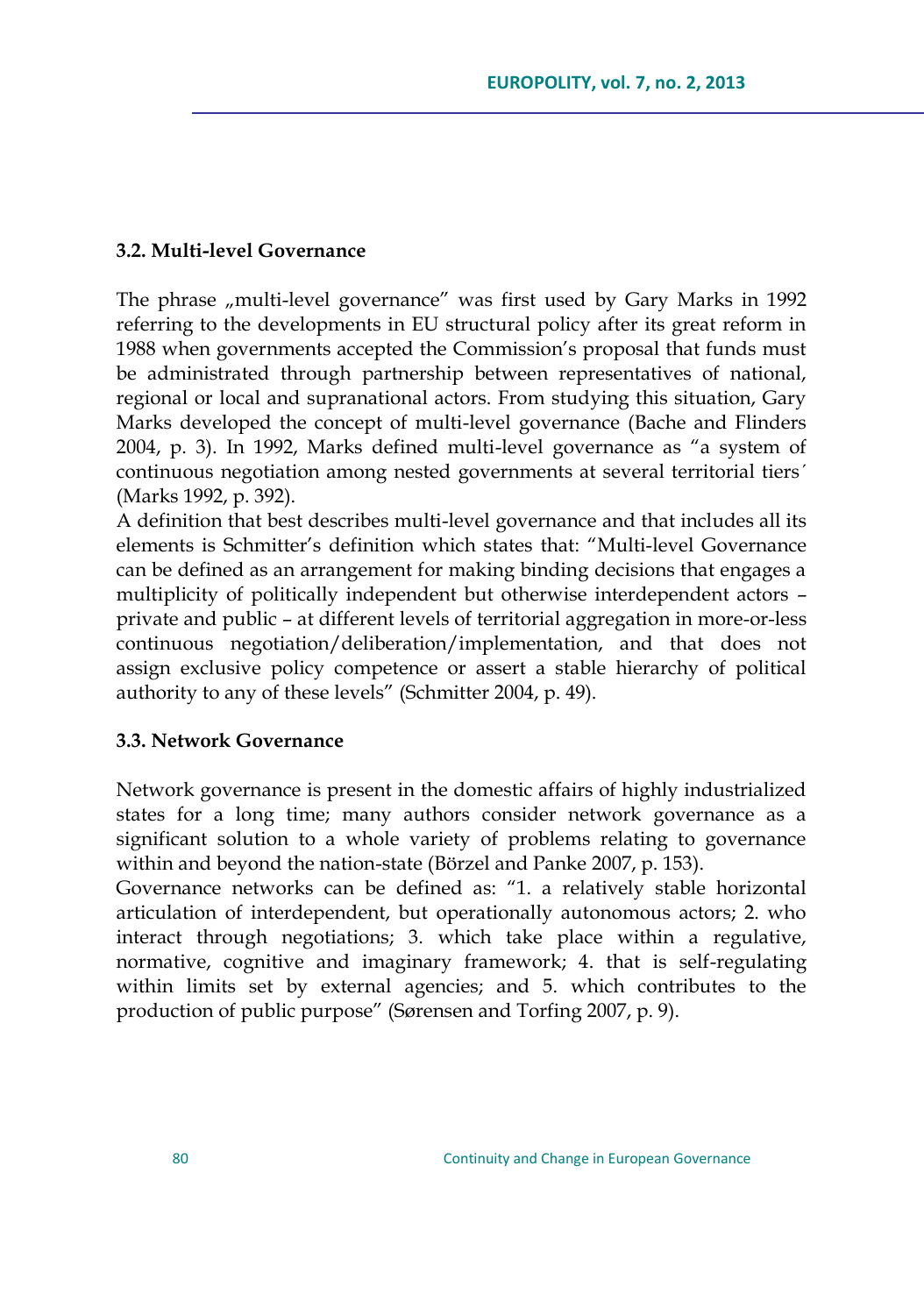# **4. GOVERNANCE APPROACH TO EUROPEAN TRANSPORT POLICY**

### **4.1. European Transport Policy**

Transport is indispensable to every society and every economy because it generates growth and jobs, it facilitates work and travel for citizens and also facilitates companies access to the world economy. That is why, in the European Union, many investments are focused on transport and infrastructure.<sup>1</sup>

European Transport Policy is one of the E.U. first common policies. Its objectives, set down in the Treaty of Rome in 1957, are to remove the borders between member states and to guarantee two of the four Single Markets freedoms – goods and persons. Little progress was recorded up until mid 1980´s <sup>2</sup> when The White Paper on completing The Single Market was published (1985) and the Single European Act was signed (1986). The two documents turned European Transport Policy into an important component of overall Community Strategy.

In the 1990s, a series of Pan-European Transportation Conferences were held in order to identify the needs of the eastern European countries and their poor infrastructure system.<sup>3</sup> Ten Pan-European Transport Corridors were set during this decade as the main transportation arteries to connect Western and Eastern Europe and to provide connections within the Eastern Europe itself. Being part of three of these corridors, Romania"s main objective is to reduce its transport and infrastructure gaps and deficits and to become an integrated part of the Trans-European Transport Networks (TEN-T). TEN-T imply a single European transport network including all means of transport: by land, by sea and by air,

<sup>1</sup> Transport industry represents over 6% of EU Gross Domestic Product, over 6% of workforce, 40% of member states investments and 30% of energy consumption.

<sup>2</sup> Due to member states cautious attitude regarding sovereignty transfer in this domain.

<sup>&</sup>lt;sup>3</sup> After the collapse of the Soviet Union, ex-communist countries expressed their desire to join the European Union. Because of their poor transport and infrastructure system and the differences from the Western countries, important measures were required to integrate all transportation networks in the Eastern Europe.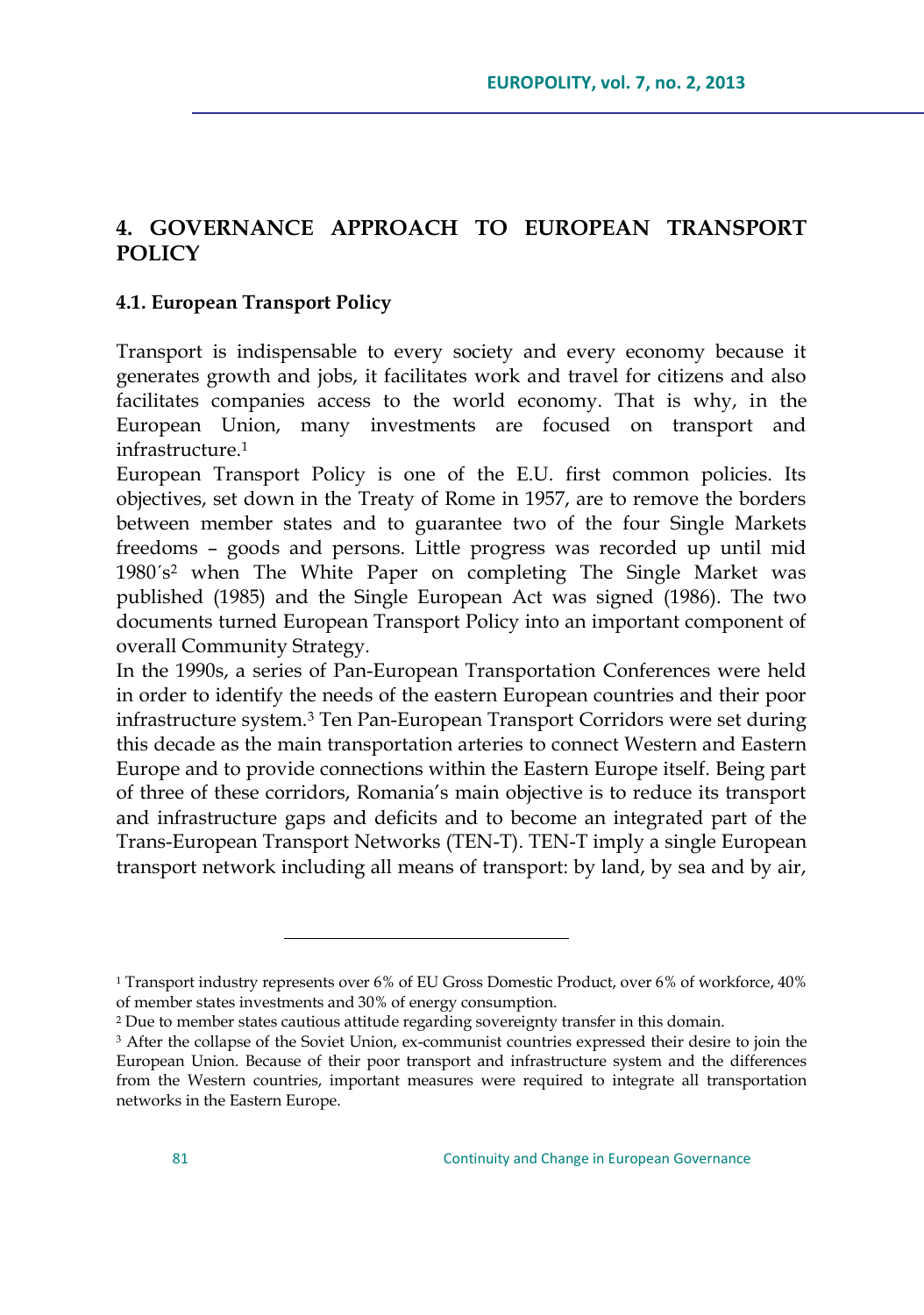it provides international connections and it enables free movement of good and persons within the Single Market and in third countries.

Through its geographical position, Romania is a crossroad of international transport networks linking both North and South Europe and West and East Europe as well. Moreover, its territory is crossed by the Danube River and it borders the Black Sea. These aspects offered Romania a privileged position in the accession negotiations where, during debates on Chapter 9 regarding "Transport Policy", Romania accepted the entire community *acquis*.

#### **4.2. Governance elements in Transport Policy**

For many years, transport between Romania and Bulgaria was limited to only one bridge over Danube that links the two countries on a 400 km frontier. A new bridge, financed by the European Union through the ISPA Programme, will strengthen both transport and trade between Romania and Bulgaria but also between The South-Eastern Europe and Western Europe. The start of the construction was postponed several times due to bureaucratic obstacles. As scheduled, this second bridge over Danube should have been ready at the end of 2012, but several unexpected situations delayed the inauguration. The inauguration eventually took place at June 15, 2013 in the presence of Jose Manuel Barroso – president of the European Commission and Johannes Hanh – European commissioner for Regional Policy.

The bridge construction was possible thanks to EU funding, which was needed to complete the project because the national contribution of the two countries was not enough. The entire investment was estimated at Euro 274 millions, in which 39% represents the ISPA grant. But it is believed that the delays rose up the price of the constructions. The EU Strategy for the Danube Region and The Danube Bridge 2 project also required the modernisation of infrastructure on both sides of the river. Therefore, Romania and Bulgaria need to invest money in their adjoining infrastructure as well in order to provide access to the new bridge.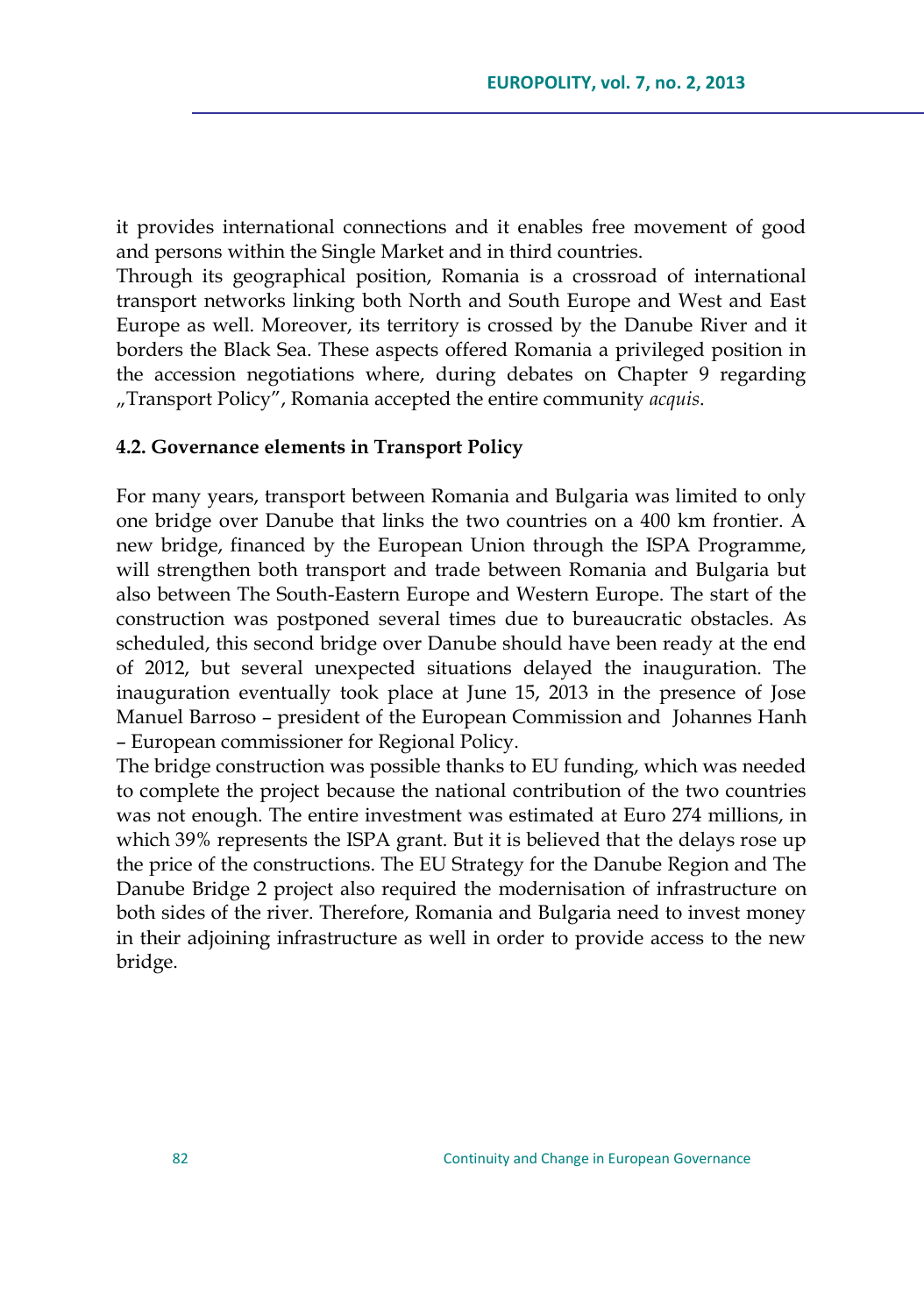According to "Gazeta de Sud″<sup>1</sup>, since 2000 until now meetings between different levels of decision took place in order to discuss aspects of the project and to reach a collective decision regarding the construction of the bridge. A Romanian - Bulgarian Joint Commission on Vidin - Calafat Danube Bridge Construction was created in this purpose, gathering members of the two Governments and members of the local authorities of the border regions of Romania and Bulgaria. Several meetings also took place between the local authorities and European officials and commissioners to discuss technical and financial aspects of the project.

In defining governance, Stoker outlined the fact that governance is about rules of collective decision making, meaning the multiplication of decision levels involved in the policy-making process. As shown above, in the particular case of Danube Bridge II construction, three such levels were involved: supranational level represented by the European Union, national level represented by the governments of the two countries involved in the project and the subnational level represented by the local authorities of the border regions of Romania and Bulgaria. The relation between these public actors involved in the process was materialized in meetings and debates. Moreover, the financial implication of the first two levels and their cooperation in financing the project strengthen even more the networks created between these levels of decision.

According to Gary Marks definition, multi-level governance implies a continuous negotiation between several nested levels of decision. In the particular case of Danube Bridge II construction multi-level governance is clearly applicable. As in the case of EU structural policy after its reform in 1988, in transport policy different levels of decision are involved as well. There are no more relationships based on subordination, there is no hierarchy between public actors, but cooperation-based relationships.

But public actors aren´t the only ones involved in the Danube Bridge II project. Governance definition states that there are a plurality of actors and

<sup>1</sup> Regional newspaper that, since 2000 when the agreement was signed until now, has supervised the project and informed the citizens in the border region of Romania (Oltenia) about the implementation stage and the problems encountered by the project. The monitoring of the project is provided by several agencies and "Gazeta de Sud" is the media partner of the monitoring process. Most of the information in this essay comes from "Gazeta de Sud" archive.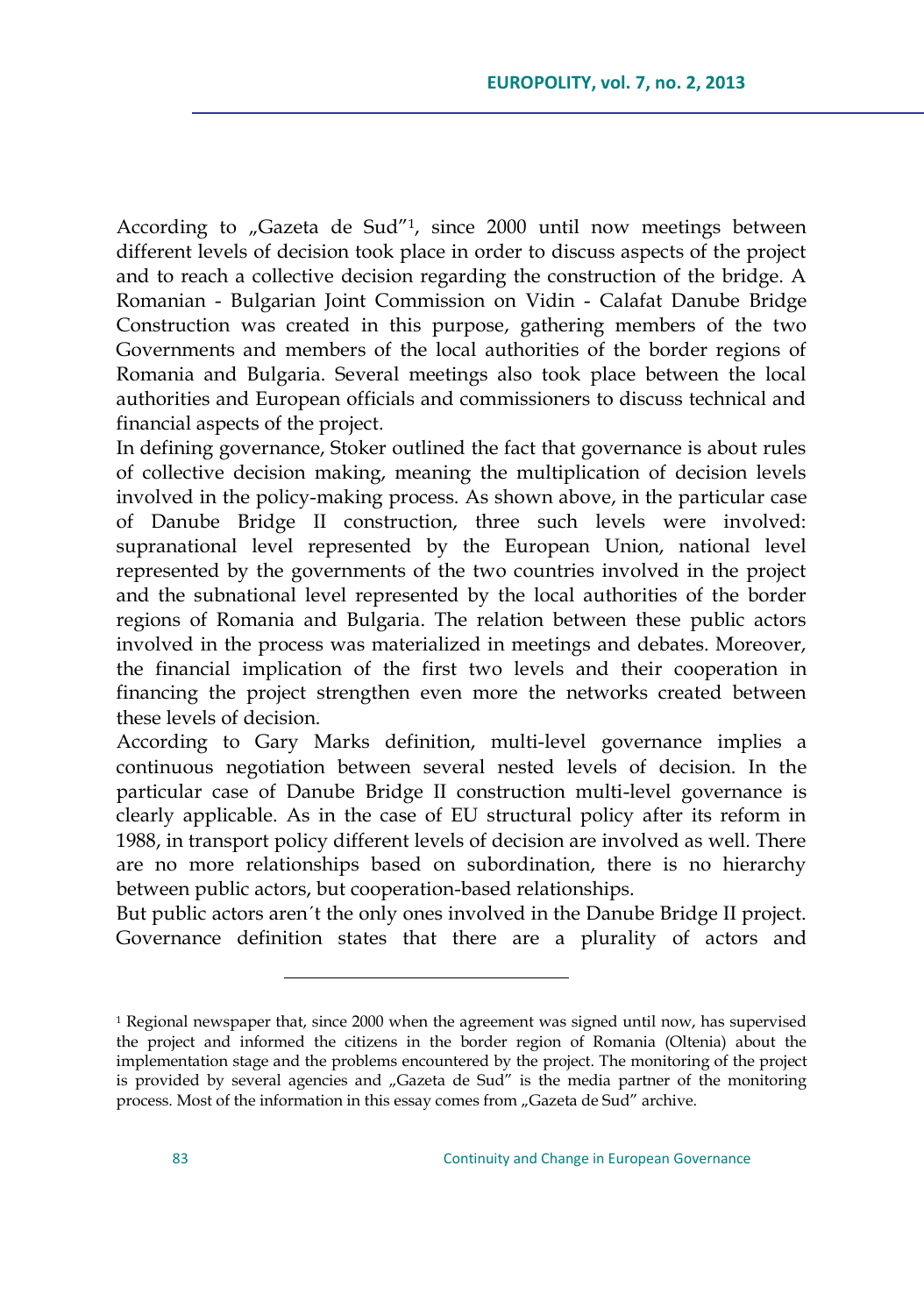organisations involved. Non-public actors, including interest groups, nongovernmental actors, different types of organisations or agencies, are also part of the policy-making process, usually by providing technical information, consultations or suggesting alternative courses of action. Although only consulted on EU policy, they are sometimes considered more democratic, more decentralized, more effective and less bureaucratic instruments than public administration (Eising 2007, p. 210).

According to the above mentioned regional newspaper, "Gazeta de Sud", eighteen construction firms<sup>1</sup> expressed their interest in consulting this project in terms of engineering and management. The Spanish Fomento de Construcciones and Contratas group company (FCC)<sup>2</sup> won the competition and was responsible for developing the project and for realizing the construction. As Rainer Eising shows in his work "Interest Groups and The European Union", business interest groups outnumber non-business interest groups in the EU and large firms belong to this business category. EU institutions prefer to cooperate with this kind of organisations as they are able to agree more easily than other European interest groups that gather national interest groups (Eising 2007, p. 212).

Another non-public actor involved in the Danube Bridge II construction is the Local Executives of Small and Medium-Sized Enterprises Calafat (PLIMM)<sup>3</sup>. Along with Danube Euro-region Civil Forum, Agency for Regional Development and Business Center Vidin and Transparency International, PLIMM provided the monitoring of the project. These non-governmental organizations formed the Coalition for Civil Monitoring of Vidin - Calafat Danube Bridge Construction [\(http://decf.org/DECF\\_meetings.htm\)](http://decf.org/DECF_meetings.htm). The media partner in the monitoring progress is "Gazeta de Sud" newspaper that provided citizens in good time relevant information about the project.

<sup>&</sup>lt;sup>1</sup> Coming from European Union member states and candidate states as well.

<sup>2</sup> This group leads the Spanish building and services market. FCC also won the competition to build the Basarab Passage in Bucharest, Romania in 2006.

<sup>&</sup>lt;sup>3</sup> PLIMM is a non-governmental organisation; its purpose is representing and sustaining the interests of small and medium-sized enterprises at the local and regional level in their relation with public administration, national and international organisations, dynamic implication in promoting development opportunities and attracting favourable finances for Calafat area.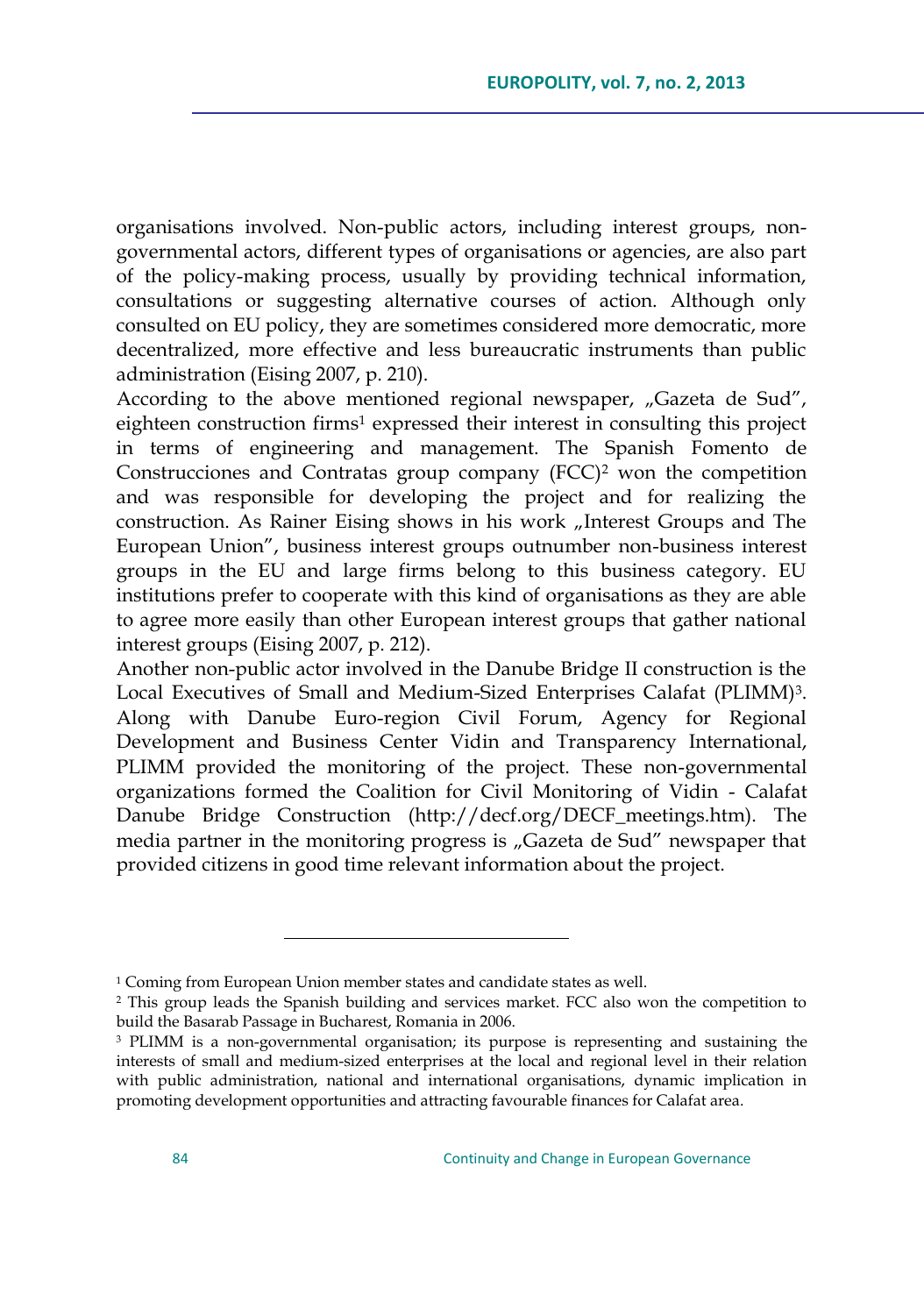By multiplying the decision level and the type and number of actors involved in the policy-making process, the role of the state is no longer the same, it is diminished. State is not replaced, it remains the main actor but it is no longer the only one. States were not the only actors in the project; in building the second bridge over Danube between Romania and Bulgaria, the two states cooperated with the European Union that has a continuous increasing role in the process, and also with the subnational level in order to implement the project.

Network Governance elements are also present in this particular case of European Transport Policy. In his definition of governance, Torfing states that this kind of networks refer to negotiations between interdependent, but autonomous actors. In Danube Bridge II case, these actors are the Bulgarian Government and FCC<sup>1</sup>. Their relation is based on negotiation rather than being a hierarchical relation. Torfing definition says that these negotiations take place within a regulative, normative and cognitive framework that is selfregulated within limits set by external agencies. In the case study, the framework is represented by the contract signed between the two actors in January 2007 and the external agency that sets the limits is the European Union. Limits in this case refer to the financial aspect, European Union is the main financier of the project through its ISPA Programme; therefore, it is the one to set the budget limits. The last aspect of Torfing definition regards the outcome of the negotiations, which is a public good. In this case, the public good is obviously the Danube Bridge II between Romania and Bulgaria that will provide an easy access to the neighbouring trans-danubian regions.

Networks are based on exchange of resources and / or trust and within such networks public and private actors cooperate on a non-hierarchical basis in the making of public policies. Although there is no official definition of networks, the literature has agreed on two characteristics of networks: the equal involvement of public and private actors and a non-hierarchical coordination between the actors (Börzel and Panke 2010, p. 154). The Ministry of Bulgarian Transport (public actor) and FCC (non-public actor) cooperate on a non-

<sup>&</sup>lt;sup>1</sup> The bridge construction is actually a Bulgarian project. The contract between Bulgarian Ministry of Transport and Spanish company FCC was signed on January 30, 2007, valuing Euro 100 millions.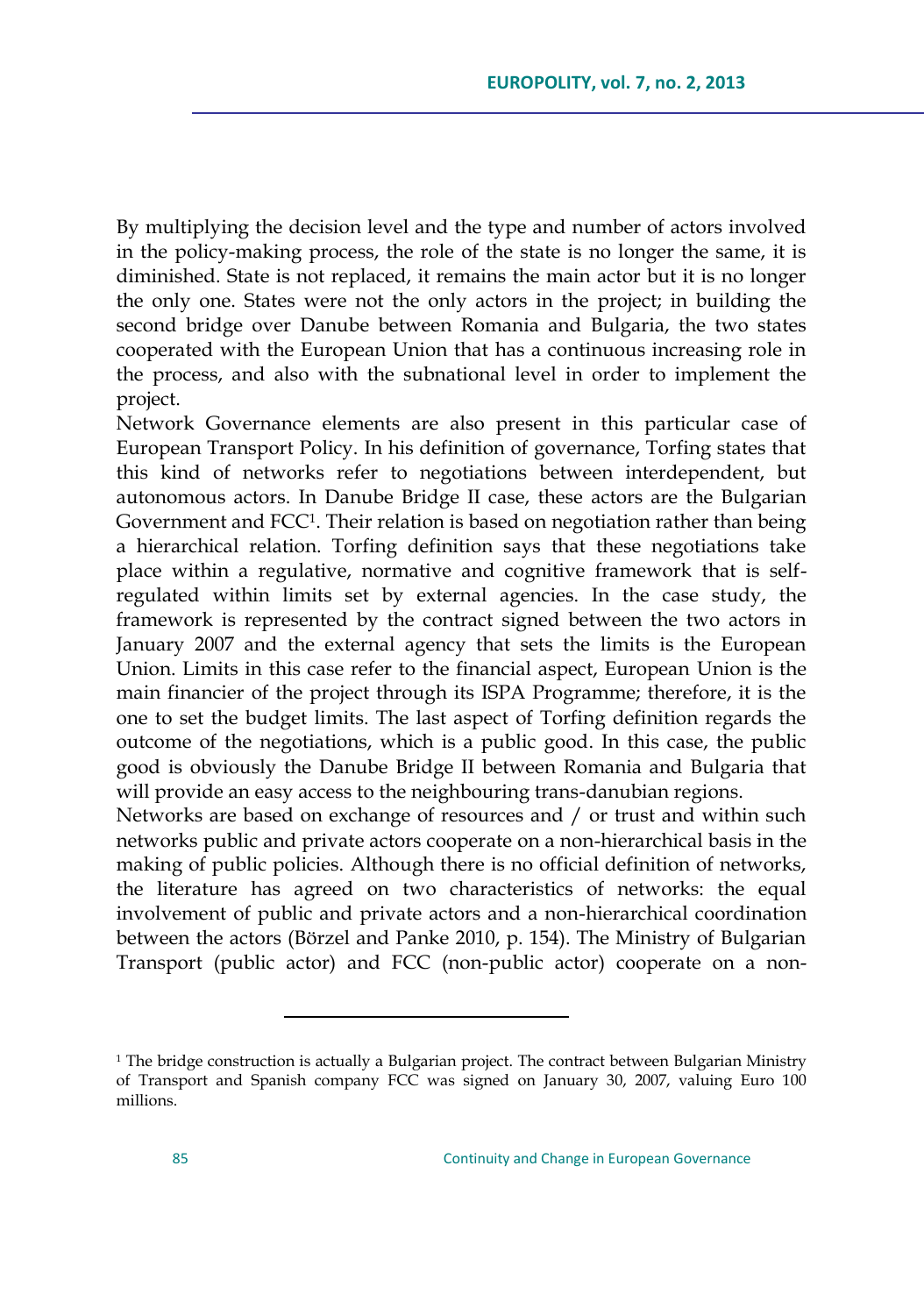hierarchical basis of coordination in order to implement a collectively binding decision regarding the construction of Danube Bridge II.<sup>1</sup>

The Coalition for Civil Monitoring of Vidin - Calafat Danube Bridge Construction is also a governance network created as shown above in order to protect the local interests, to make sure that the contract conditions and the international standards for transparency are fully complied**.** The Coalition created a network between non-public actors. This actors are both Romanian (The Local Executives of Small and Medium-Sized Enterprises Calafat) and ulgarian (Agency for Regional Development and Business Center Vidin), but also international NGO´s like The Danube Euroregion Civil Forum (a civil society forum for NGO´s in the Danube region) and Transparency International (a NGO that aims to prevent and to fight against national and international corruption by researching and informing the civil society).

## **5. DRAWING CONCLUSIONS**

 $\overline{a}$ 

What I tried to show in my essay is that in European Transport Policy elements of European governance are present. Although the construction of the Danube Bridge II was delayed many times and the official inauguration of the bridge was regularly postponed, this project provided a relevant case study of European governance. In analysing the project, elements of European governance were visible from the moment the agreement was signed.

In the first place, elements of multi-level governance are the most obvious. This type of governance questions the centrality of the national actor in the policy-making process. In the particular case of building the second bridge over Danube supranational, national and subnational levels were involved and the role of the state was diminished by the implication of the other two levels.

Secondly, non-public sector is also represented in the project. An important feature of governance, especially network governance, is the involvement of non-public actors in the policy-making. Non-hierarchical coordination exists in the relation between these actors, meaning that non-public actors involved in the project were as important as European Commission and national

<sup>&</sup>lt;sup>1</sup> Through this cooperation, transnational level is involved in the project as well.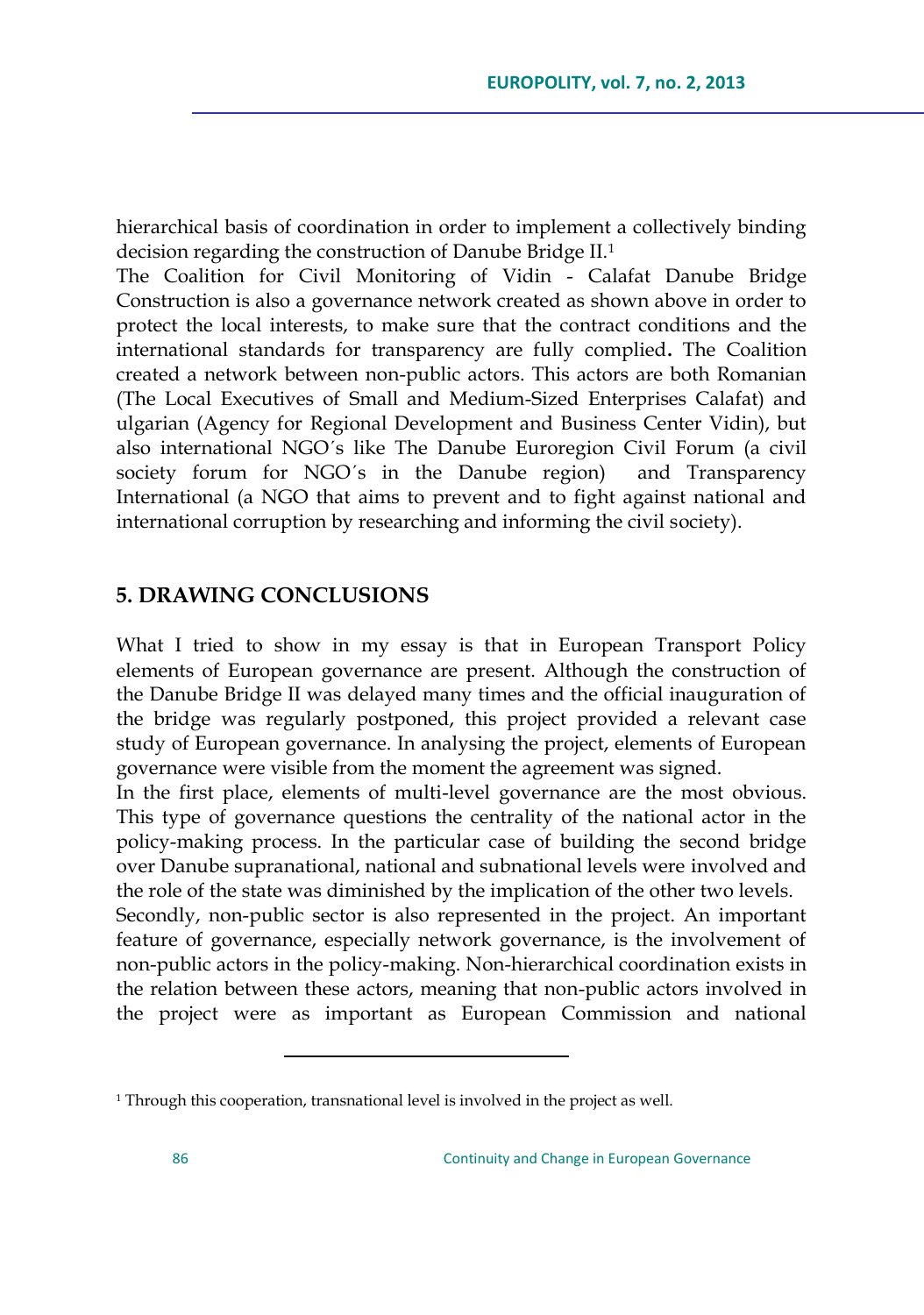governments were in implementing the project, at least officially; in the young EU member states like Romania and Bulgaria, the relations between public and non-public sector only have a formal institutional framework. The Romanian Parliament, for example, does not have a specialized structure regarding partnership with the civil society but only procedures in this regard. Last but not least, governance networks are also present in this particular case of Danube Bridge II. The Coalition for Civil Monitoring of Vidin - Calafat Danube Bridge Construction is a fair example of this kind of network.

To sum up, governance is part of Transport Policy in the EU and its elements apply to the given case of Danube Bridge II although important steps must be taken by the member states and by the EU institutions as well. In order to establish a democratic governance, the five principles of good governance set down in the Commission's White Paper in 2001 must be followed: openness, participation, accountability, effectiveness and coherence.

In my opinion, in this case, study governance elements are involved but not completely and as I said before important steps regarding partnership with the civil society must be taken especially by new member states and by candidate states.

## **LIST OF REFERENCES**

- Bache, Ian and Matthew Flinders. 2004. *Multi-level Governance*. Oxford: Oxford University Press.
- Börzel, Tanja A. and Diana Panke, 2007. Network Governance: Effective and Legitimate?. In *Theories of Democratic Network Governance*, eds. Eva Sørensen and Jacob Torfing. Hampshire: Palgrave Macmillan.
- Chhotray, Vasudha and Gerry Stoker. 2009. *Governance Theory and Practice. A Croos-Disciplinary Approach.* Hampshire: Palgrave Macmillan.
- European Commission. 25 July 2001. *European Governance. A White Paper*. Brussels.
- Marksm Gary. 1992. Structural Policy in the Europea Community. In *Europolitics: Institutions and Policymaking in the "New" European Community,*  Ed. A. Sbragia*.* Washington: The Brookings Institute.
- Schmitter, Phillippe, Neo-functionalism. In *European Integration Theory,*  eds. Antje Wiener and Thomas Diez. Oxford: Oxford University Press.